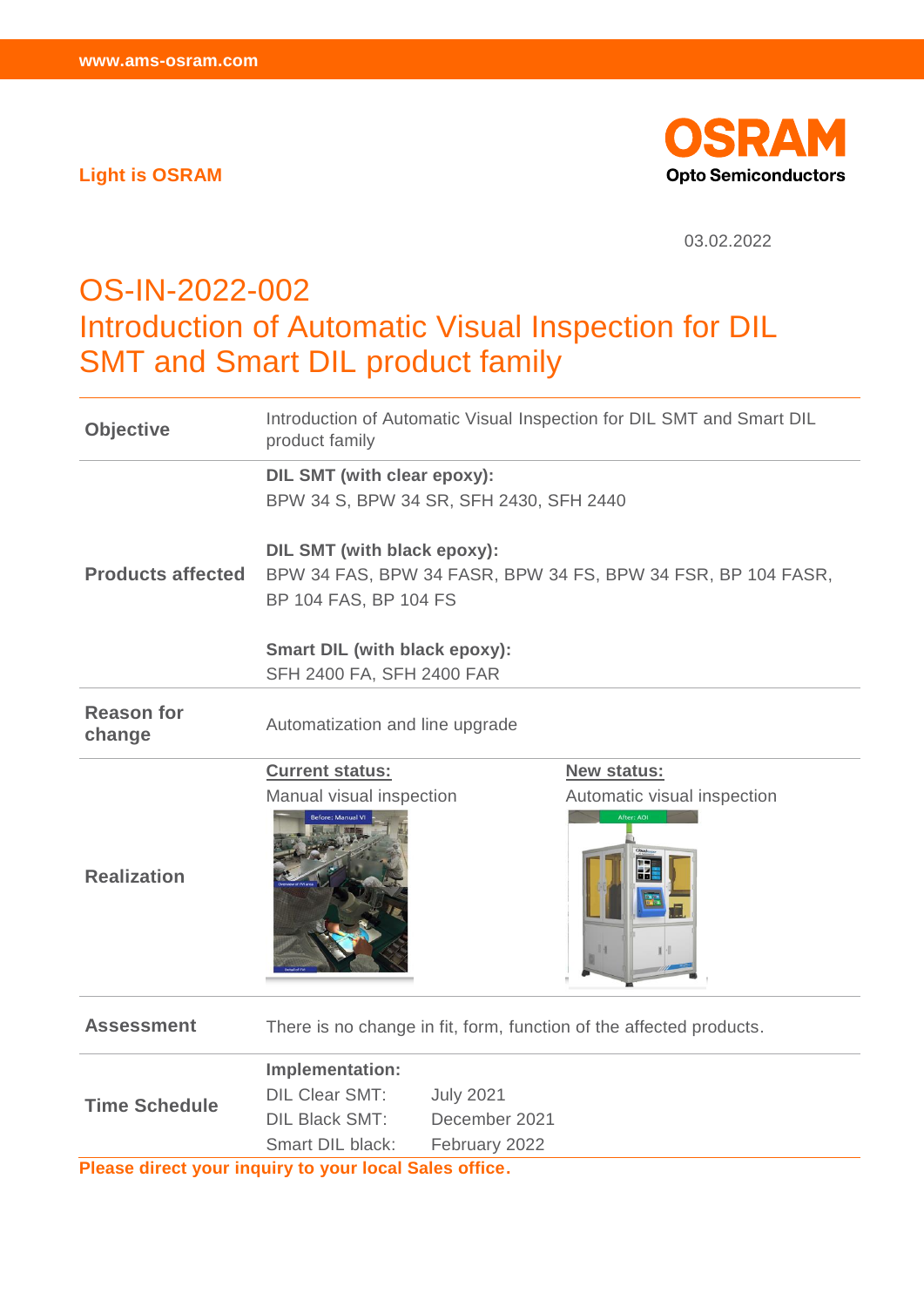| Material (Q-no.) MQD       |                                  |
|----------------------------|----------------------------------|
| Q65110A0848 BP 104 FAS     |                                  |
|                            | Q65111A1179 BP 104 FASR R33-Z    |
| Q65110A4263 BP 104 FASR-Z  |                                  |
| Q65110A2672 BP 104 FAS-Z   |                                  |
| Q62702P1646 BP 104 FS      |                                  |
| Q65110A1035 BP 104 FS R33  |                                  |
|                            | Q65110A3124 BP 104 FS R33-Z      |
| Q65110A2627                | BP 104 FS-Z                      |
| Q65111A3392 BP 104 SR R33  |                                  |
| Q65112A0145                | BP 104 SR R33 C1003              |
| Q65110A4262                | BP 104 SR-Z                      |
|                            | Q65111A1716 BPW 34 FAS E7884     |
|                            | Q65110A7675 BPW 34 FAS E9569-Z   |
| Q62702P1829                | BPW 34 FAS R18R                  |
| Q65110A3308                | <b>BPW 34 FAS R33</b>            |
| Q65110A4002                | BPW 34 FAS R33-Z                 |
| Q65111A0407                | BPW 34 FAS-1/2 R33-Z             |
| Q65111A0408                | BPW 34 FAS-2 R33-Z               |
| Q65111A6637                | BPW 34 FAS-A R33 Opt             |
| Q65111A6638                | BPW 34 FAS-A R33 Tyn             |
| Q65110A2699                | BPW 34 FASR-Z                    |
| Q65110A3121                | BPW 34 FAS-Z                     |
| Q65110A1210                | BPW 34 FAS-Z                     |
| Q65110A2740                | BPW 34 FSR-Z                     |
| Q65112A4872                | BPW 34 S C1014                   |
| Q62702P5277                | BPW 34 S E9486                   |
| Q65110A3129                | BPW 34 S E9486-Z                 |
| Q62702P5306                | BPW 34 S E9494                   |
|                            | Q65110A3975 BPW 34 S E9494 R33-Z |
|                            | Q65111A2292 BPW 34 S E9583 R33-Z |
|                            | Q65112A0144 BPW 34 S E9598       |
|                            | Q65112A1487 BPW 34 S E9601       |
|                            | Q65112A3014 BPW 34 S E9601 C1008 |
| Q62702P3545 BPW 34 S R33R  |                                  |
|                            | Q65111A0667 BPW 34 S R33-XX      |
| Q65110A7214 BPW 34 S R33-Z |                                  |
| Q65110A2701 BPW 34 SR-Z    |                                  |
| Q65111A8945 BPW 34 S-XX    |                                  |
| Q65110A1209 BPW 34 S-Z     |                                  |
| Q62702P1794 SFH 2400       |                                  |
| Q62702P5035 SFH 2400 FA    |                                  |
|                            | Q65112A4794 SFH 2400 FA R33      |
| Q65110A9563 SFH 2400 FAR   |                                  |
| Q65110A2638 SFH 2400 FA-Z  |                                  |
| Q65110A1130 SFH 2430       |                                  |